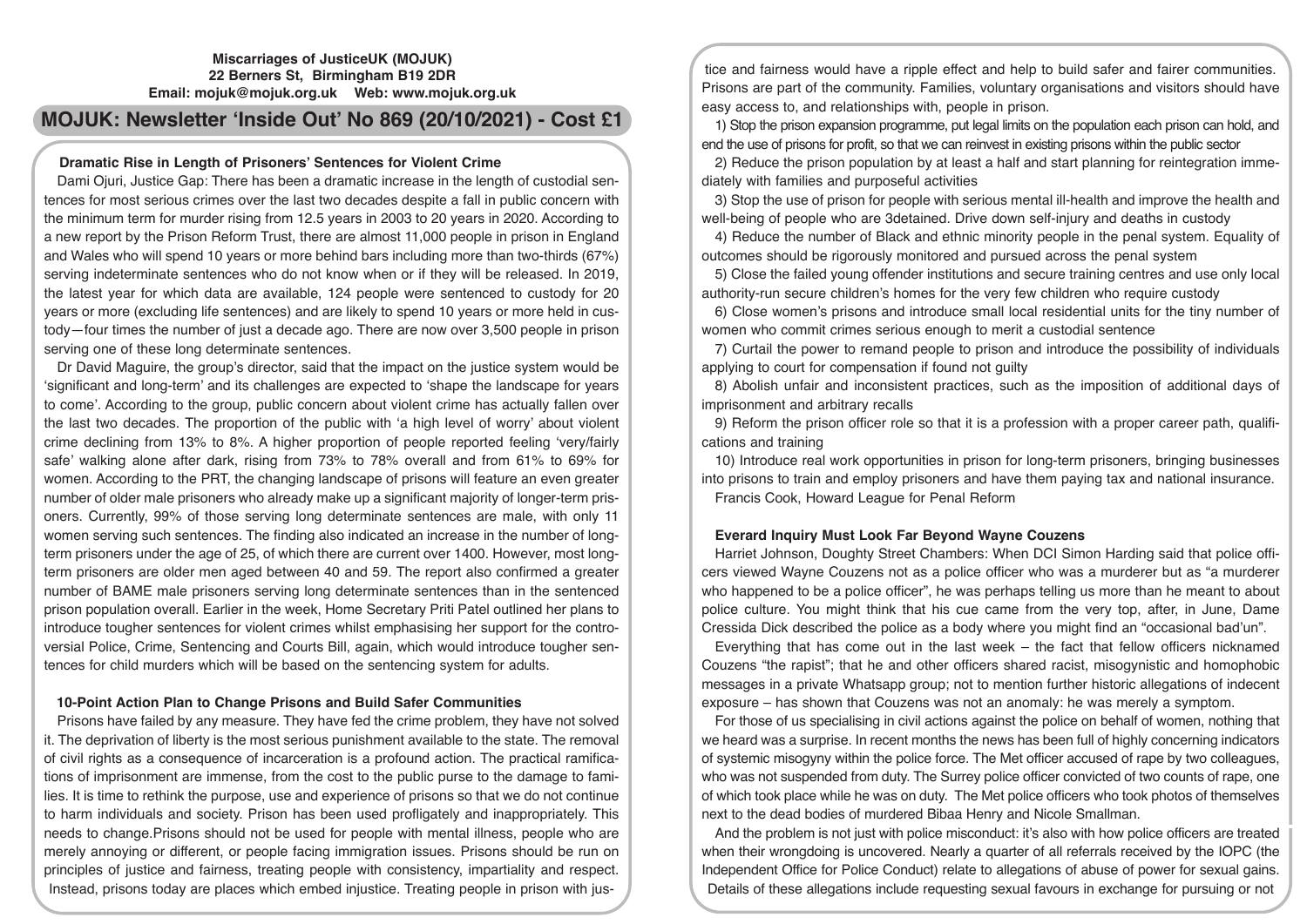pursuing a police function, as well as conducting inappropriate or unnecessary searches. Yet between 2017 and 2020, more than half of metropolitan police officers found to have committed sexual misconduct kept their jobs. Is it any surprise, then, that the culture of misogyny persists within police forces up and down the country? On my own desk, as I write, are the cases of women who have turned to police for help only to be mocked, belittled, and ignored.

Shana Grice, whose parents I act for, reported her ex-boyfriend to the police five times for stalking her. She was given a warning for wasting police time. Then he murdered her. Emails about another client between police officers revealed that they had described her rape allegation as "plainly bollocks", and mocked the account she had given. In that case, independent evidence supporting her claim of rape was mis-read by a junior officer, resulting in no further action being taken against the perpetrator.

The much-publicised figures released in March showing that just 1.6% of rapes reported to the police led to a conviction, confirmed what we already knew: that police forces, as they currently operate, are not serving women who are victims of crime. At times, they are even actively harming them. If the Inquiry into the murder of Sarah Everard and the history of Wayne Couzens is to achieve anything, it must be a thorough and forensic examination of the myriad ways in which the police have failed, and continue to fail, women. Anything less than that means it is only a matter of time until the next Couzens shows himself.

## **Neglect Contributed to the Death of Sarah Price in Newport Mental Health Unit**

The inquest into the self-inflicted death of Sarah Price, a mental health patient at St Cadoc's hospital in Newport, has concluded today. The jury returned a critical narrative conclusion and a finding that neglect contributed to Sarah's death on 2 February 2016. Sarah was 23 years old. She was a bubbly, funny and friendly person and part of a large and close-knit family. She had complex mental health needs which started when she was a child, and a learning disability which affected her ability to understand others. She was bullied at school and started self-harming. In November 2015, Sarah was detained under the Mental Health Act after she attempted to take her own life using an item in her supported living house. She was admitted to St Cadoc's hospital, run by the Aneurin Bevan University Health Board. She remained there until her death three months later.

 In the days before her death, Sarah reported she was hearing voices, getting louder and louder, telling her to suffocate herself. She made several attempts to access items, like those she used previously, to do this. Staff witnessed this and yet the items were not removed from any part of the ward and Sarah's risk assessment was not updated. The jury found that on the day of her death staff downgraded her observations, from constant observations to intermittent only, without fully taking into account her risk to herself. They found that her death was contributed to by neglect.

Sarah's mum Rachel Price said on behalf of the family: "Sarah was profoundly let down by the Aneurin Bevan University Health Board when she was most in need. We have fought for justice for Sarah for since her death in 2016 and justice has finally been done." Selen Cavcav, senior caseworker at INQUEST, said: "This is the third inquest in the past few weeks to identify issues around mental health patients accessing the same potentially dangerous items. Families expect that mental health units are the safest place for their loved ones, yet too often that is not the case.

It is welcome that this inquest has identified the serious failings in Sarah's case. There is a clear need for a new national policy on restricted and dangerous items to prevent deaths in future. This, alongside adequate and skilled staffing, is essential to ensure patients are kept safe."

## **Majority of Voters Say Police Have Problem With Racism**

Left Foot Forward:A poll was carried out by Savanta: ComRes and asked voters to what extent they thought that the police in general have a problem with racism, with 63% of respondents saying they thought the police have a problem with racism, compared to 23% who believe they do not. When it came to age, 72% of those aged 65 and over say they believe the police have a problem with racism, as do 66% of 18-24 year olds. Concerns over racism in the police are particularly high among those living in London, with 70% saying they think the police have a problem with racism, compared to 52% of those living in the West Midlands. When it comes to party affiliation, 73% of Labour voters think that the police have a problem with racism, compared to 58% of Conservative voters.

Black people are nine times more likely to be stopped and searched by police than white people, official figures for England and Wales show. A total of 577,054 stops were carried out across England in 2019-20, with 76% leading to no further action. Black people were 18 times more likely to be stopped under section 60, under which no reasonable suspicion is required. The data for arrests from 2019-20, also shows that black people were more than three times more likely to be detained than white people, and BAME people more than one and a half times more likely. More than half of those who answered the survey also say that the police has a problem with Islamophobia (52%) compared to 26% who think they do not. 58% of those aged 18-24 years old say that the police have a problem with Islamophobia, compared with 40% of those aged between 55-64 years old.Concerns over Islamophobia in the police were particularly high among Lib Dem and Labour Party voters (64%) each, compared to 48% of Conservative Party voters.

Responding to the survey findings, Habib Kadiri, Research and policy manager at StopWatch UK said: "The figures hint at a growing unease with the lip service police pay towards tackling crime while policing Black and Brown bodies as a form of social control. We observe this in our work with people from marginalised communities who are subjected to overpolicing, and in the racial disproportionality of police stop and search practices. The survey findings will come as no surprise to anyone who has witnessed how street policing affects those communities. We are painfully aware of the fact that the actions of the most violent policing units in the country are driven by deeply entrenched stereotypes of who Black and Brown people are and what they do." A spokesperson for MCB said: "What the data suggests is deeply concerning. The disproportionate impact of police policies such as stop and search on ethnic minority communities, has negative consequences on perceptions of the police and weakens community relationships. Islamophobia, and institutional racism more broadly, is real, and pervasive throughout civil society. We welcome the Independent Office for Police Conduct (IOPC)'s thematic focus on race discrimination. We look forward to it's conclusions and working with Police forces to better understand and engage Muslim Communities."

#### **Does Anyone Care? The Mental Health Crisis in Our Prisons**

Vicki Cardwell, JusticeGap: Mental health provision in prisons is in a terrible state. So terrible that MPs across political divides are calling for 'root and branch reform'. In a damning report by the influential Justice Select Committee current services are described as 'disjointed and incoherent'. The report passed by largely unnoticed in the media when it was published last week, with one story in the Morning Star. You could be forgiven for thinking we, the public, don't care. You could be forgiven for thinking that when all of us are up against it, with so many young people in particular facing the mental health toll of disrupted education and social isolation, we, the public, don't have the headspace or empathy to think of those behind locked doors.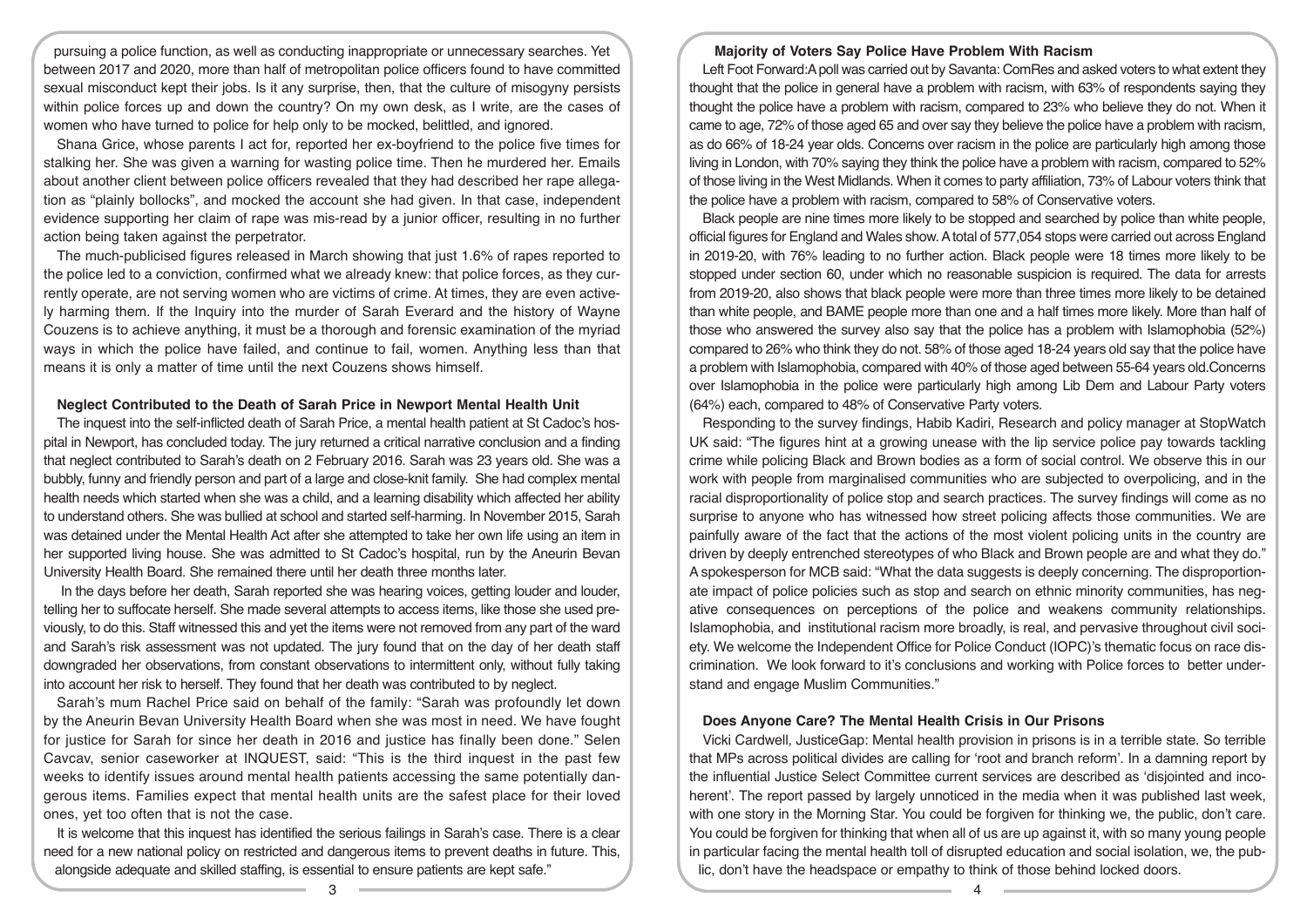Let's stop there. There are glimmers of hope, signs that people do care about what happens to people in prison. Today, Spark Inside launches a new campaign focused on young people's mental health and wellbeing in prisons. As part of the project we commissioned a new YouGov poll to find out what the public thinks. We were pleasantly surprised. Almost three quarters of people (72%) think that, taking into account the different priorities in the prison system, there should be specific support for prisoners' mental health and wellbeing. The survey also asked people about the purpose of prison. Almost two thirds (62%) say a top priority of prison is to rehabilitate. So people do care. They do care that people leave prison with the best chance of success, turning life around and leading crime-free lives. So let's not fall into the trap of saying 'no-one cares'. They do.

A cross party committee of MPs care too. The committee's inquiry discovered that only 10% of people in prison access mental health support, yet 70% of people inside are thought to have a mental health problem. Bob Neill, the Chair didn't pull his punches, 'We have a duty of care to those who are in prison and we must do more to live up to it.' What's also disturbing is the data is so lacking that, as Neill points out, the scale of unmet need is unknown. At Spark Inside our coaches work with young people aged from 15-25 so they can realise their untapped potential. Our priority is to shine a light on getting the right wellbeing and mental health support for them. We know from neurological studies that particular challenges exist due to later psychological maturity, and that children in custody are three times more likely to have mental health problems than those in the general community.

The voices of young people, in or after prison, are at the heart of our investigation. Tyler, a 22 year old man who was recently in custody awaiting bail told us: 'I think that's one of the worse periods for my mental state, but in the year, I've kind of sucked it up and was like d'you know what it is? I started to read more, I started to exercise and then I have little episodes where …I go back into that sunken feeling, so I think I'd say I was feeling depressed. Especially I had a lot of other stuff going on outside of the case, so all of that adding onto the case made it bad, especially in lockdown as well, you couldn't really do nothing.' The message coming from what we've been told so far is that young people who ask for help in prison are told they don't meet the criteria for appropriate services. Too often it's a tick box culture.

In our project we will also focus on the impact of race. Young Black men are overrepresented in prisons. Young Black people are nine times more likely to be imprisoned than young white people. Our campaign will make constructive recommendations for tailored support for their mental health and wellbeing. Four years ago David Lammy in his review of 2017 identified ways to address the neglected specific needs of Black people in prison. Fast forward to 2021 MPs still conclude the Black population in prison are worst served for their mental health.

Nathan, a 26 year old Black man told us he couldn't get mental health support: 'A lot of people just need someone to vent to… like they don't have to solve your problems, but I think just listen to it, just try and take your time with the person you're dealing with in those situations, because there's gonna be a lot of things going through whoever's mind at that time, and they might not want to talk about it. It has to be genuine, people doing their jobs have really gotta care for people that they're dealing with and have empathy.' As well as the public's views on mental health provision in prisons, we wanted to gauge people's understanding of the background to race, mental health and young people in prison. 81% in the YouGov survey think experiences of racism can have a negative impact young person's mental health and wellbeing. Perhaps post-Covid and in light of Black Lives Matter the British public is waking up to the deep-rooted issues around structural racism. So, yes the public does care. They do care that the mental health and wellbeing of people in prison is taken care of and that rehabilitation is prioritised in prisons. MPs care. It's time for wellbeing in prisons to be prioritised alongside physical health, time for professionals working in prisons to get the right guidance. The time is right for change.

## **Taras Nykolyn's Brutal Prison Murder: MoJ express "Deep Regret"**

INQUEST: Taras Nykolyn died in a brutal and sustained attack in what was supposed to be one of the prison system's most secure units. He was killed in a planned attack by three other prisoners in the Managing Challenging Behaviour Strategy ("MCBS") unit at HMP Woodhill on 5 June 2018. An inquest has concluded identifying serious issues. Evidence was heard that Taras' attackers were apparently just "bored" (as they put it) and frustrated after a planned move to another prison had been cancelled days earlier. The prisoners – all of whom had recent records relating to serious violence against other prisoners as well as against staff – obtained and smuggled two "shanks" on to a caged exercise yard. These consisted of razor blades and improvised handles. They also obtained a ligature. These were used over the course of 28 minutes while staff looked on. The ferocity of the violence, the number of the perpetrators, and the absence of specialist resources meant that it was impossible for staff to go in earlier.

Several officers were unable to give evidence because they were too traumatised by what they saw over the course of that 28 minutes. The rest spoke of its impact on them. Several spoke of how particularly disturbing it was that the prisoners returned repeatedly to the body, even after Taras was obviously dead, mutilating it further. Some suggested that it appeared they were trying to remove his head. Following the disclosure of an internal lesson learning review (which senior officers in the prison had not seen until just before the hearing started) the Ministry of Justice accepted that the standard of searching on the unit had been poor, that risk assessments of prisoner association had not been sufficiently quality assured, and that there should have been a more rigorous assessment of exercise on the yard. The latter might have included a review of the use of dogs, PAVA spray, and pyrotechnics. None of that had been available or authorised for use by the team who had to be assembled at speed.

At the conclusion of the hearing the Ministry of Justice also apologised for these failures, expressing its deep regret. The apology was addressed to Taras's family, but also to the court, and to the prison officers. The jury went further. In its narrative conclusion it found that the poor quality of the searching, and of the risk assessments, had led to Taras's death. The jury also expressly recorded findings about: - Insufficient re-training of staff in search techniques, with staff having to rely on initial training received over many years previously. - A failure in the control and monitoring of razor blades issued to prisoners. - Failures of dynamic risk assessment including irregular scheduling; inconsistent attendance at meetings; failures of information sharing; insufficient detail and inaccuracies in minutes; and inadequate review of the relevant decisions both locally and centrally. - The absence of resources, and contingency planning, for an attack on the yard.

These findings followed evidence about staff shortages at Woodhill, which meant that officers had to be brought into the unit from elsewhere in the prison. This meant that, although those centrally responsible for the MCBS unit believed staff had been specifically selected and trained for working in this particularly dangerous environment, in fact many had not been.

One junior officer told the inquest that not only had he not been selected to work on the unit, but he had asked not to be placed there. His request had been refused, and he had also failed on appeal. He was told he still had to go for reasons of "operational need". The attack occurred on his first full day on the unit. The inquest also heard that there had been no change of approach, either to the risk assessment of association, or to the risk assessment of the yard, following a previous incident. In late 2014 a prisoner had attempted to kill another prisoner on an adjoining yard in the same specialist block. In early 2021 the High Court found that the risk assessments in that case had been negligently conducted.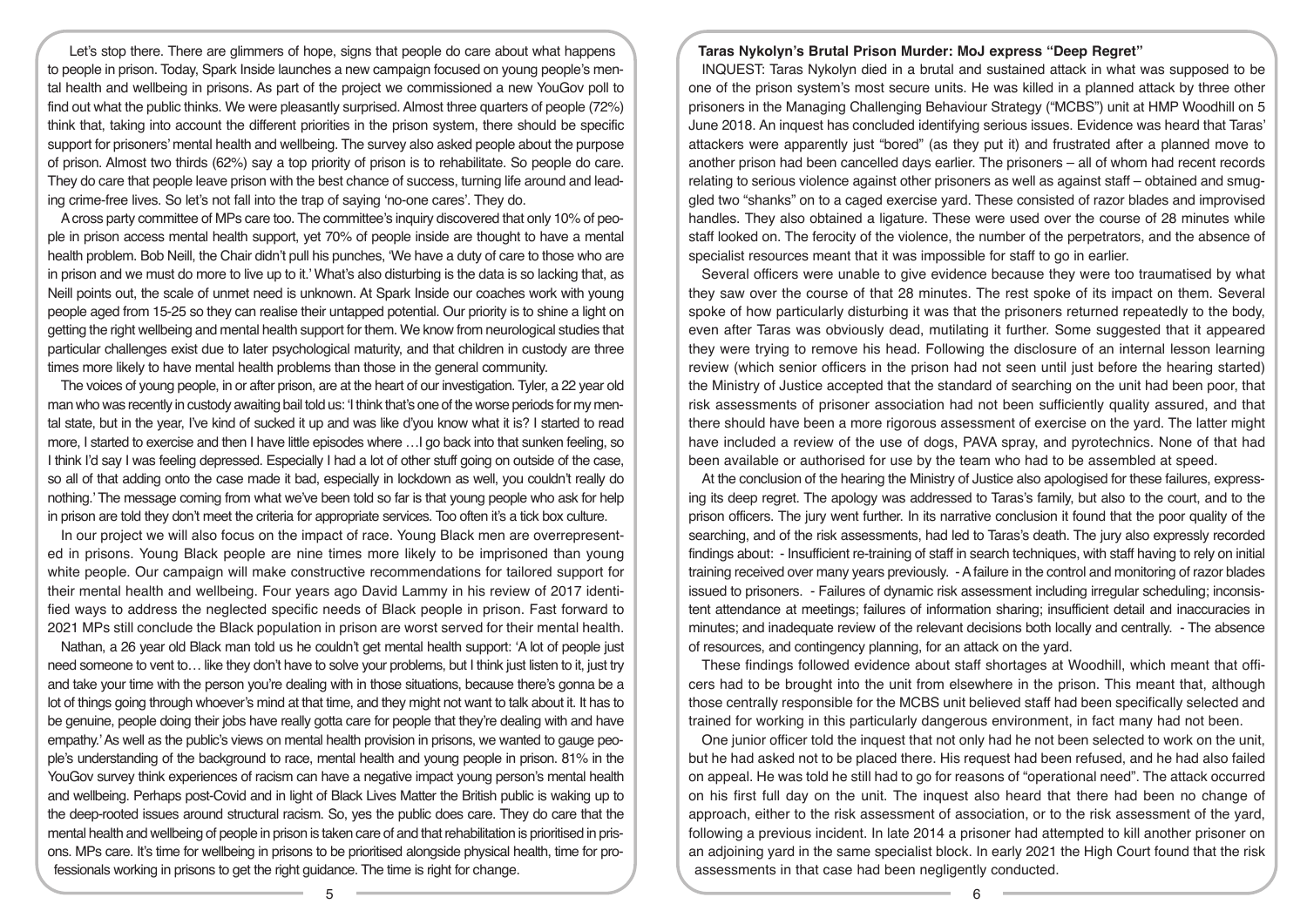Taras had been 49 years old when he died. He had had no history of violent offending until 2014 when he attacked someone whilst he was experiencing what seemed to be a psychotic episode. When on remand for that offence he killed another prisoner in what appeared was another psychotic episode. He spent time in a secure mental hospital and, at the time of his death, was supposed to be being monitored for a return there. None of this, however, was considered in his risk assessments. As the jury conclusion reflected, no one from the healthcare team was present at the dynamic risk assessment meetings that were supposed to consider association risk

The inquest also heard that Taras was physically unwell. He had required an operation on his jaw that had been delayed. During his months long wait he had not been able properly to eat, and so had lost weight. The MCBS unit had been designed to provide a framework for the care and case management of prisoners whose behaviour is dangerous, disruptive, and/or particularly challenging to manage whilst in custody, and those considered to present a high risk of harm to others, to try to break the cycle and prevent further harm'. The unit was supposed to have a high psychological input but the inquest heard that at Woodhill it had been impossible to recruit a full time psychologist to carry out this work. The sessional psychologist told the jury that at the time of Taras's death none of the three assailants had been engaging with her. Previous engagement had been very intermittent.

The MCBS unit has since been closed. The intention had been to move the prisoners to HMP Long Lartin so that the Woodhill unit could become a separation unit housing extremist prisoners, but that move was cancelled because the staffing at Long Lartin was not ready. The three assailants have since been transferred elsewhere in the prison estate. Mr Brabbs, who was the only one of the three who agreed to be interviewed, said his new regime was "a lot better" and he was now "happy" where he was.

Searching: It was accepted prior to the start of the inquest by the Ministry of Justice that the "searching of prisoners and the razor blade policy: the quality of the searching and control of razor blades were not sufficiently quality assured. The searching therefore was poor, with omissions in checking items and prisoners given scope to distract staff." CCTV revealed that physical rub down searching of the prisoners was cursory and the use of a metal detector wand was not thorough. Prison officers also gave evidence stating that they had not had any refresher training in searching since becoming prison officers, in one case 22 years, despite updated prison service instructions on searching. It was accepted by all that a properly conducted search would have revealed the weapons, and a former governor was clear that had they been found, the exercise would not have been allowed to go ahead until a thorough further search (including of cells where further weapons would have been found) and reassessment of risk had been carried out.

Risk assessments: The inquest heard that a previous violent attack had taken place on the yard of the Close Supervision Unit in 2014. There was no evidence of any internal or external investigation taking place and no changes to procedure or risk assessment of the exercise yard were introduced. The only risk assessment that could be found was dated 2013 and was very unclear. At the time other MCBS units in the country did not have communal exercise. There was no contingency plan in case an incident was to take place on the yard and staff did not have the equipment or numbers of staff to intervene without considerable risk to themselves.

Following the conclusion of his inquest Taras' wife said: "I have been very shocked and saddened to hear the evidence at the inquest. I have heard how staff were not adequately trained to do their jobs and officers were just brought in to fill gaps, that prisoners did not have sufficient therapeutic input or any initiatives to put them on right path. I was particularly concerned with the evidence

I heard from the former head of security in the prison who took no responsibility for the failings in relation to searching of prisoners and had made no changes to the system as a result. They had also not been provided with the internal investigation designed to learn lessons. No lessons have been learnt. Where is the accountability? These officers are still in their posts or have been promoted. I always voiced my concerns about Taras being on that unit as I did not feel that was the right place for him. He came into the prison system but found that the system gave him no hope that one day his life could change when he would be released. In my opinion the prison system utterly failed him and he died in the barbaric and inhumane circumstances."

Christina Juman of Deighton Pierce Glynn who represents the family said: "Another thing that this inquest has shown is that there is a real issue with secure units like the MCB unit at Woodhill taking prisoners into specialist environments in order to progress them, but in fact brutalising them and making them worse. There was little or no progression for any of the men on that unit and sadly that resulted in the loss of life Taras Nykolyn in the most brutal way."

#### **Umteen Thousands More Criminals to be Tagged to Cut Crime/Protect Victims**

Doninic Raab, Minister for Justice: Almost 26,000 extra offenders will be tagged over the next 3 years under an ambitious £180 million plan to expand the use of electronic monitoring to cut crime. Around ten thousand of those will be prolific robbers, thieves and burglars fitted with GPS tags as they come out of prison. This world-first project – which began in April – expanded to half of England and Wales last week and will now be funded for a further three years. It recently saw the first conviction using location data to pin a thief to the scene of further crimes and is deterring others from reoffending. The intention is to roll it out nationwide, if successful at curbing crime and helping police catch offenders.

In another world-first, alcohol monitoring tags will also be used on more than 12,000 prison leavers known to commit crimes when under the influence over the same period - helping keep them off alcohol altogether or limit their drinking to reduce the risk of them reoffending. It follows their successful use on offenders serving community sentences since last October to help cut the £22 billion cost of alcoholrelated crime. Over 3,500 high-risk domestic abusers will have their whereabouts monitored using GPS tags to protect victims and children from further trauma. The tags may also help the Probation Service discover relationships that offenders are keeping secret so they can alert new partners.

The £183 million investment will help almost double the number of people tagged at any one time from around 13,500 this year to approximately 25,000 by 2025. Deputy Prime Minister, Justice Secretary and Lord Chancellor, Dominic Raab MP said: This major increase in high-tech GPS tagging will see us leading the world in using technology to fight crime and keep victims safe. From tackling alcohol-fuelled violence and burglary to protecting domestic abuse victims, we are developing tags to make our streets and communities safer. A £19 million Innovation Fund will be used to test different ways of using existing technology to cut crime and foster the development of new types of tags. An area of particular interest is whether new technology could be developed which would notify police or probation staff if an offender has been taking illegal drugs.

GPS tags have been used nationwide since 2019 to monitor offenders' compliance with licence conditions and court requirements, including exclusion zones. Judges can order them as part of bail conditions and the Home Office will increase its use of GPS tagging devices for foreign national offenders to monitor 4,500 at any one time by the end of next year. Alcohol monitoring tags, which measure alcohol levels in sweat, have been ordered for over 1,500 offenders serving community sentences since they were first rolled out in October last year.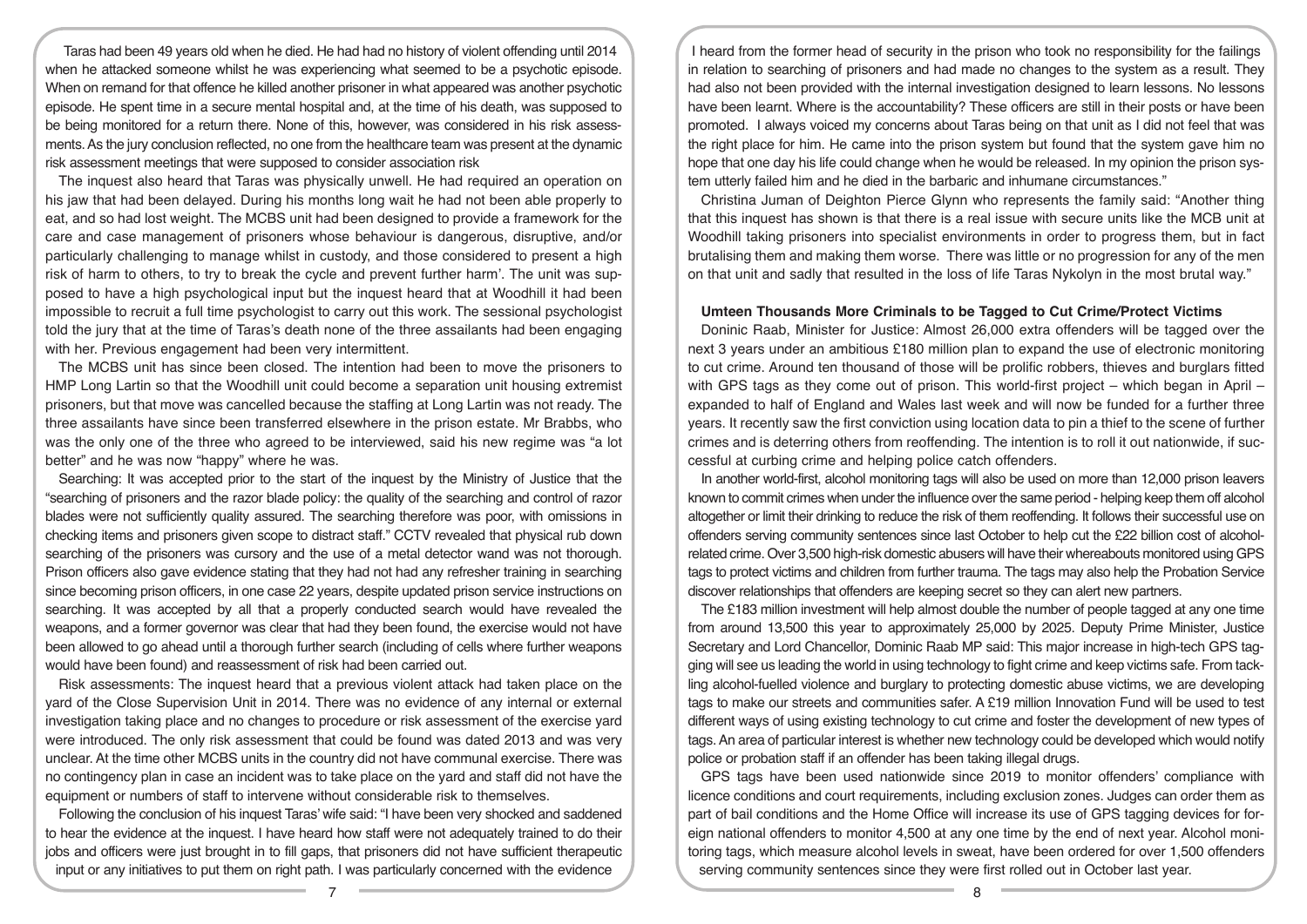## **NI Prisons: Services for At-Risk Inmates Over-Stretched**

BBC News: A review of health services for prisoners at risk of self-harm and suicide has found the system is under considerable pressure. It also found demand for services was greatly exceeding capacity. Previously, the Prisoner Ombudsman criticised the care provided to vulnerable people in custody. Between 2012 and 2019, there were 18 suicides and 5,217 recorded incidents of self-harm within Northern Ireland's prisons. The review led by the Regulation and Quality Improvement Authority (RQIA) was commissioned by the ministers for justice and health in July 2020. While the RQIA has found evidence of improvement and examples of good practice, it says there is a need for further improvement around commissioning, planning and delivery. It said there were long waiting times for mental health appointments, for addiction appointments and for transfer to acute mental health beds within hospital. It also highlighted a significant lack of psychological support for people with a history of personality disorder and trauma.

The RQIA said: "Many committed prison service and healthcare staff are already working with great compassion and dedication to make things better for vulnerable people in custody, but co-ordinated effort is needed across the criminal justice and health and social care systems to improve outcomes. The expert review team has made 16 recommendations which, if fully implemented, will support better outcomes for vulnerable prisoners - including the avoidance of harm; better prospects for treat Achieving this is a considerable challenge in a highlycomplex system with limited resources. Success depends on sustained commitment and deepening partnership across the criminal justice and health and social care systems, recognising that prisons are not a place apart but a part of society."

Health Minister Robin Swann and Justice Minister Naomi Long said they would consider the review findings and work together to implement its recommendations. Prof Siobhan O'Neill, Northern Ireland's mental health champion, said: "The report identifies the need for a government-led strategy, accompanied by additional funding, to deliver interventions and support for people in the care of the prison system who have suicidal thoughts and behaviours. It is vital that the report's recommendations are fully implemented." Briege Donaghy, chief executive of RQIA, concluded: "RQIA is committed to monitoring the care provided to people in custody, as part of its statutory role. We will work in partnership with the Criminal Justice Inspectorate, and with the skilled and dedicated staff in the Northern Ireland Prison Service and in the Health and Social Care system to make sure that services are improved for these particularly vulnerable people."

#### **UK Put on Global Watchlist for Curbing Civic Freedoms**

Andy Hull, Each Other: A new global watchlist highlighting nations where there is a serious and rapid decline in respect for civic space has named the UK as a country of concern. In September, CIVICUS, a global alliance of civil society organisations from 175 countries which is dedicated to strengthening citizen action throughout the world, published the latest edition of its watchlist. It cites the UK as a country where civic space has narrowed, criticising a recent reduction in the respect and protection which the UK government affords people's rights to associate, assemble peacefully and freely express their views.

The report argues that Article 11 of the UK's Human Rights Act, which protects freedom of association and assembly, is under repeated government attack. In particular, it draws attention to the Police, Crime, Sentencing and Courts Bill, currently in the House of Lords, which both threatens equalities and proposes new limits on protest and demonstration. CIVICUS also refers to concerns regarding Freedom of Information (FOI) in the UK, with select jour-

nalists seemingly being blacklisted and their FOI requests processed by a secretive Cabinet Office clearing house. At the same time, some organisations in UK civil society fear the chilling effect of a Charity Commission which the government appears keen to politicise.

A raft of other relevant legislation has either recently been enacted or is still working its way through parliament. The Judicial Review and Courts Bill is set to water down an important tool with which members of the public can hold the state to account. Simultaneously, the Elections Bill, with its proposals for mandatory Voter ID, threatens to disenfranchise millions of electors, reducing the efficacy of the ballot box as a mechanism for accountability too. Plus, the Overseas Operations Act and the Covert Human Intelligence Sources (Criminal Conduct) Act limit the answerability of UK armed forces, secret agents and undercover police.

At the Conservative Party Annual Conference in Manchester, cabinet ministers laid out their stall for shrinking the country's civic space further. Lord Chancellor Dominic Raab pledged to 'overhaul' the Human Rights Act during this parliament, before the independent panel set up by the government to review the act has even concluded its deliberations. Meanwhile, Home Secretary Priti Patel mooted new Criminal Disruption Prevention Orders which would enable the imposition of pre-emptive restrictions on would-be protestors.

CIVICUS is calling upon the UK and other governments to end the erosion of fundamental freedoms which their monitor documents. Its members argue these human rights form the bedrock of an open and democratic society.

### **Prisoners: Gender Recognition - Sex Between Inmates**

Lord Blencathra: To ask Her Majesty's Government, further to the Written Answer by Lord Wolfson of Tredegar on 21 July (HL1789), what steps they plan to take to prevent pregnancy among biologically female transgender prisoners in the male prison estate.

Lord Wolfson of Tredegar: Sex between prisoners is not permitted. Her Majesty's Prison and Probation Service ensure the safety of all prisoners by managing prisoners on a case-by-case basis and consider any relevant risks (including risks to, or from, the prisoner, as well as the risk of self-harm). The NHS England and NHS Improvement constitution mandates that all healthcare delivered within prisons must be equivalent to healthcare delivered in the community and the fact that a patient is a prisoner should not impair their access to any healthcare they require. All secure and detained settings therefore ensure that prisoners have access to appropriate contraceptives, which are prescribed or made available as necessary. This applies to both the men's and women's estate and includes all prisoners . There have been no recorded incidents of prisoners becoming pregnant in the male prison estate.

Lord Blencathra: To ask Her Majesty's Government, further to the Written Answer by Lord Wolfson of Tredegar on 21 July (HL1789), whether biologically female transgender prisoners in the male prison estate have access to contraceptive devices. How many pregnancies have been reported in the male prison estate in each of the last five years; and whether they will provide a breakdown of the outcomes of any such pregnancies.

Lord Wolfson of Tredegar: Sex between prisoners is not permitted. Her Majesty's Prison and Probation Service ensure the safety of all prisoners by managing prisoners on a case-by-case basis and consider any relevant risks (including risks to, or from, the prisoner, as well as the risk of self-harm). The NHS England and NHS Improvement constitution mandates that all healthcare delivered within prisons must be equivalent to healthcare delivered in the community and the fact that a patient is a prisoner should not impair their access to any healthcare